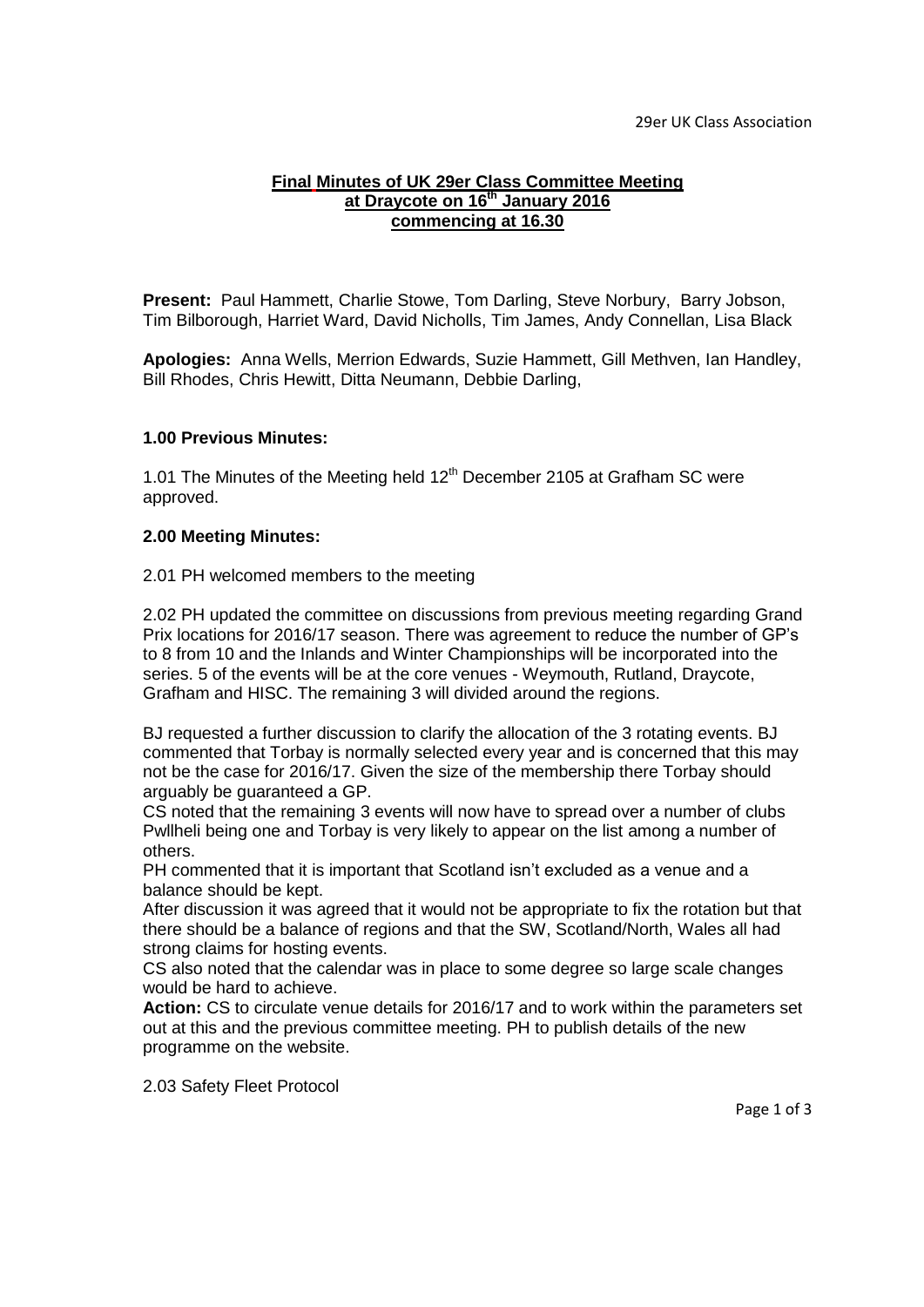29er UK Class Association

BJ updated the committee on the planned Safety Fleet Protocol document. BJ explained the need and purpose of the protocol. It is planned that every time a volunteer offers their services for safety fleet they will be sent the protocol document in advance of the event. It is intended giving this guidance will give complete understanding of class expectations. Discussion took place on whether there should be contact allowed between parents and sailors or should events such as a primary selector should become a non-contact event. There was a general discussion on this proposal. Agreement that we have the choice of "non-contact" events (similar to the Youths) and "contact" events (as we have at GPs).

A consensus was reached that "contact" events are favoured for now but with a clear understanding that the Sailing Secretary and Safety officer would monitor behaviours and revert back to the Committee on whether this should continue at the Nationals. CSL can use his position to influence errant helpers to adjust behaviours. CSL will also set out these perimeters with coaches as well. Contact at next few events will be closely monitored and reviewed. **Action:** BJ to distribute document for any further comments. BJ/CS to report back after a few GPs on any next steps.

## 2.04 Protest committee for events

Much debate on this issue was settled via email before the meeting. TB suggested that a protest committee needs to be organised in advance of an event and that contact needs to be made with the hosting club to establish if they have the resources in place. It was suggested that the protest committee should not include any 29er Committee Members. CS agreed that focus should be on organising a protest committee prior to the event and that this will be included in the event organisation in future. DN commented that as a class we can assist clubs to organise in advance as clubs will want to be seen as organised in this area. CS noted that the majority of clubs normally appoint a person who has good qualifications. PH suggested that we should maybe ask parents in advance if they would volunteer. Perhaps we can also arrange such that an experienced judge could be contacted via Skpe if required.

**Action:** CS to ensure when planning an event that the protest committee is considered and organised. Agreement it was not necessary to have National Jury member for all events.

**3.00** Nationals 2016 Update. TJ advised that the Notice of Race has been agreed. TJ to circulate. (TJ) Price has increased to £285 from £275 due to higher expenses incorporated with hosting the annual dinner at a local hotel as the sailing club is too small to accommodate the dinner.

TJ advised that Stuart Childerley (Nationals PRO) has requested bow numbers to be used. A discussion took place on the practicality as these would be difficult to affix and seen on 29ers. Racing Rules stipulate that bow numbers are required. Further discussion with SC and International 29er Class required (TJ/PH)

Page 2 of 3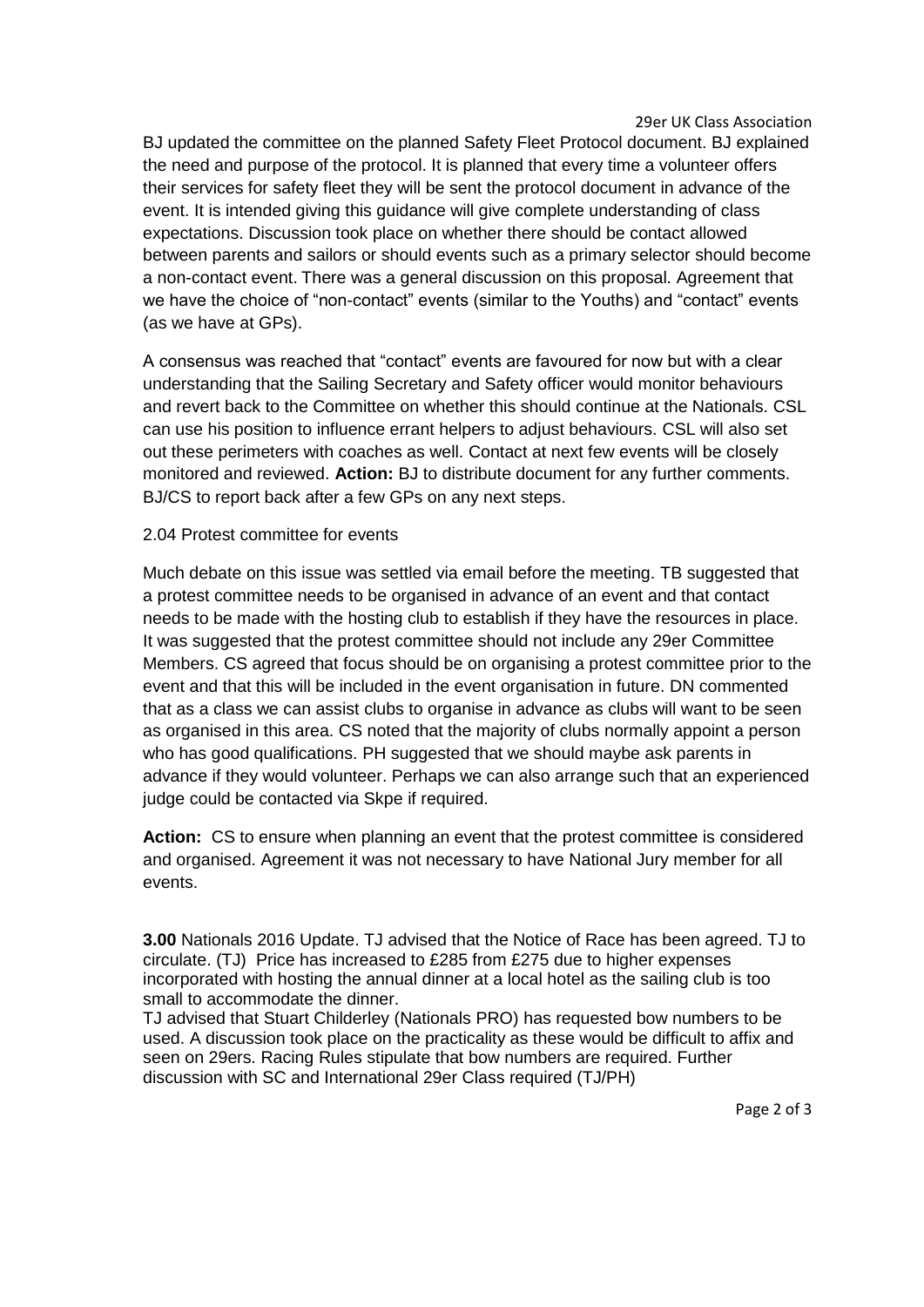29er UK Class Association

It was noted that mast floats are optional however need to check if the Nationals as a Eurocup is an issue as the Class rules do not allow this. **(TJ)**

TD suggested that the prizes should be reviewed as some sailors are getting bored with similar style trophies.

PH asked Tommy and Hatty to get sailors feedback. **(TD/HW)**

**Action:** Given above.

4.00 Event Grant vs Support - PH advised that the RYA support for sailors to attend international events is substantially different for 2016. Fewer sailors are to be supported at events with coach support. 29er Class also needs to decide whether to offer travel grants or provide its own Class coach support.

PH suggested as a consequence that thought might be given to using the grant to provide a coach and a RIB rather than a cash sum to sailors that would already travel to an international.

SN Queried why we give the top sailors a grant who will go anyway and how does the class justify giving a grant to the same sailors every time. Shouldn't it go to the whole class?

CS agreed that the grant money should be used to support the whole class who have entered for international events.

Agreement to consider no class funded travel grants in 2016 but Class to consider costing for a coach and RIB at the Worlds and Garda.

**Action:** Event support to be considered for the Worlds/Garda and proposal discussed with RYA (**PH)**

**5.00** Dinghy Show - RYA giving 29er class space on their stand, a 29er will also be on the stand.

Helpers to wear 29er branded t-shirts, rota will be sent to the Committee to book slots. RYA has clear guidelines on the branding of the boats and clothing to be worn. **Action:** SH to arrange the rota and will contact the Committee and Class for helpers.

**6.00** Succession - Discussion took place regarding forthcoming vacancies. CS for example needs assistance on the last few events to train and shadow. Class members will be contacted asking for help to fill new committee member roles. Tommy and Hatty to encourage sailors to take over from them.

**Action:** Vacancies to be published on website and email campaign. **(PH/LB)**

**7.00** Any other business

HW stated that at the ISAFs they races in high winds and argued that the UK should make sure we did the same. Discussion took place. PH highlighted that the UK Class guidelines were similar to the ISAF ones and less restrictive than the International 29er ones that would force automatic abandonment at 30knots. PH cited race 3 of the Inlands where the race started in 25-30 knots and shortened at 30-34 knots. CS observed that

Page 3 of 3